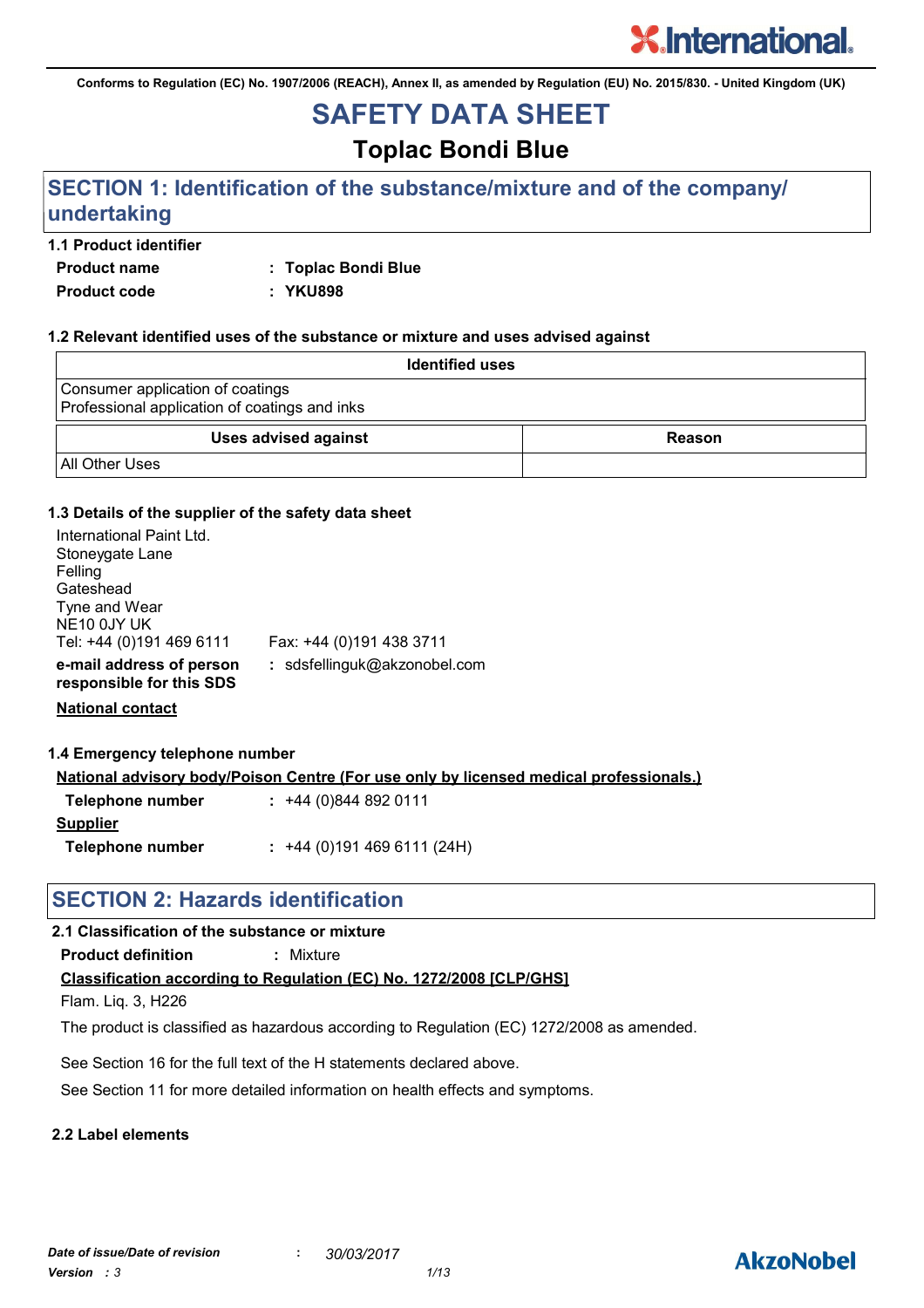## **SECTION 2: Hazards identification**

| <b>Hazard pictograms</b> |  |
|--------------------------|--|
|--------------------------|--|



| : Warning                                                                                                                                                |
|----------------------------------------------------------------------------------------------------------------------------------------------------------|
| : Flammable liquid and vapour.                                                                                                                           |
|                                                                                                                                                          |
| : Read label before use. Keep out of reach of children. If medical advice is needed,<br>have product container or label at hand.                         |
| : Wear protective gloves. Wear eye or face protection. Keep away from heat, hot<br>surfaces, sparks, open flames and other ignition sources. No smoking. |
| : IF ON SKIN (or hair): Take off immediately all contaminated clothing. Rinse skin<br>with water or shower.                                              |
| : Keep cool.                                                                                                                                             |
| : Dispose of contents and container in accordance with all local, regional, national<br>and international regulations.                                   |
| : Contains 2-butanone oxime. May produce an allergic reaction. Repeated exposure<br>may cause skin dryness or cracking.                                  |
| Wear appropriate respirator when ventilation is inadequate.                                                                                              |
| : Not applicable.                                                                                                                                        |
|                                                                                                                                                          |

**Other hazards which do : not result in classification** : None known. **2.3 Other hazards**

## **SECTION 3: Composition/information on ingredients**

**3.2 Mixtures :** Mixture

| <b>Product/ingredient</b><br>name          | <b>Identifiers</b>                                                                     | $%$ by<br>weight | <b>Classification</b><br><b>Regulation (EC) No.</b><br>1272/2008 [CLP]        | <b>Nota</b><br>(s) | <b>Type</b> |
|--------------------------------------------|----------------------------------------------------------------------------------------|------------------|-------------------------------------------------------------------------------|--------------------|-------------|
| Naphtha (petroleum),<br>hydrotreated heavy | REACH#:<br>01-2119486659-16<br>EC: 265-150-3<br>CAS: 64742-48-9<br>Index: 649-327-00-6 | $≥25 - ≤50$      | Asp. Tox. 1, H304<br><b>EUH066</b>                                            | P                  | [1] [2]     |
| 2-ethylhexanoic acid,<br>zirconium salt    | IREACH #:<br>01-2119979088-21<br>EC: 245-018-1<br>CAS: 22464-99-9                      | ≤1               | Repr. 2, H361fd (Fertility and<br>Unborn child) (oral)                        |                    | [1] [2]     |
| 2-butanone oxime                           | IREACH #:<br>01-2119539477-28<br>EC: 202-496-6<br>CAS: 96-29-7<br>Index: 616-014-00-0  | ≤0.3             | Acute Tox. 4, H312<br>Eye Dam. 1, H318<br>Skin Sens. 1, H317<br>Carc. 2, H351 |                    | $[1]$       |
| Date of issue/Date of revision             | 30/03/2017<br>÷                                                                        |                  |                                                                               | <b>AkzoNobel</b>   |             |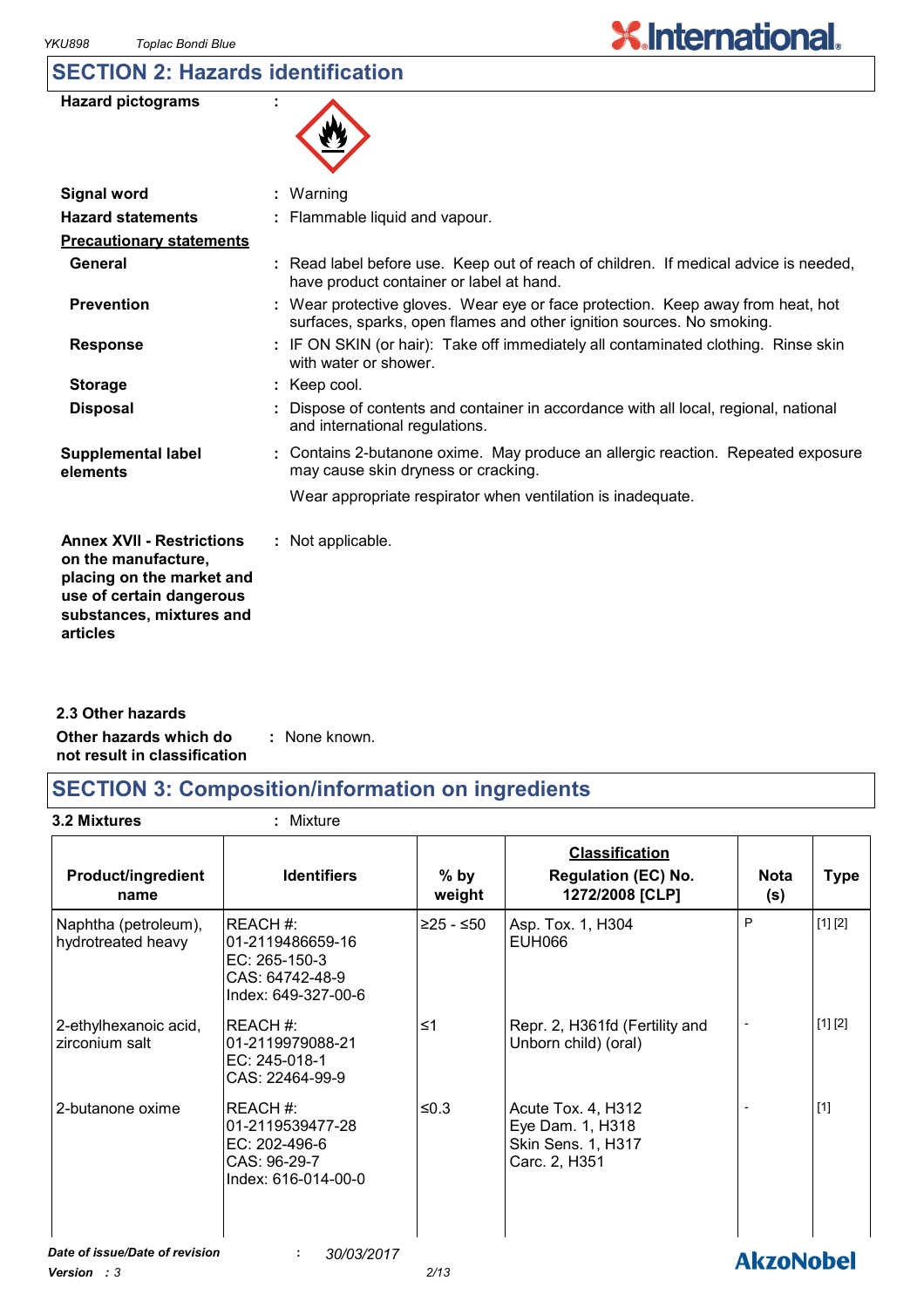## **SECTION 3: Composition/information on ingredients**

|  | See Section 16 for the |  |
|--|------------------------|--|
|  | full text of the H     |  |
|  | statements declared    |  |
|  | above.                 |  |
|  |                        |  |

There are no additional ingredients present which, within the current knowledge of the supplier and in the concentrations applicable, are classified as hazardous to health or the environment, are PBTs or vPvBs or have been assigned a workplace exposure limit and hence require reporting in this section.

Type

[1] Substance classified with a health or environmental hazard

[2] Substance with a workplace exposure limit

[3] Substance meets the criteria for PBT according to Regulation (EC) No. 1907/2006, Annex XIII

[4] Substance meets the criteria for vPvB according to Regulation (EC) No. 1907/2006, Annex XIII

[5] Substance of equivalent concern

Occupational exposure limits, if available, are listed in Section 8.

| <b>Nota</b> |
|-------------|
| (s)         |

**X.International.** 

**SECTION 4: First aid measures**

#### **4.1 Description of first aid measures**

| General                           | : In all cases of doubt, or when symptoms persist, seek medical attention. Never give<br>anything by mouth to an unconscious person. If unconscious, place in recovery<br>position and seek medical advice. |
|-----------------------------------|-------------------------------------------------------------------------------------------------------------------------------------------------------------------------------------------------------------|
| Eye contact                       | : Remove contact lenses, irrigate copiously with clean, fresh water, holding the<br>eyelids apart for at least 10 minutes and seek immediate medical advice.                                                |
| <b>Inhalation</b>                 | : Remove to fresh air. Keep person warm and at rest. If not breathing, if breathing is<br>irregular or if respiratory arrest occurs, provide artificial respiration or oxygen by<br>trained personnel.      |
| <b>Skin contact</b>               | : Remove contaminated clothing and shoes. Wash skin thoroughly with soap and<br>water or use recognised skin cleanser. Do NOT use solvents or thinners.                                                     |
| Ingestion                         | : If swallowed, seek medical advice immediately and show the container or label.<br>Keep person warm and at rest. Do NOT induce vomiting.                                                                   |
| <b>Protection of first-aiders</b> | : No action shall be taken involving any personal risk or without suitable training. It<br>may be dangerous to the person providing aid to give mouth-to-mouth resuscitation.                               |

#### **4.2 Most important symptoms and effects, both acute and delayed**

| Potential acute health effects |                                                                                                                                            |
|--------------------------------|--------------------------------------------------------------------------------------------------------------------------------------------|
| Eye contact                    | : No known significant effects or critical hazards.                                                                                        |
| <b>Inhalation</b>              | : No known significant effects or critical hazards.                                                                                        |
| <b>Skin contact</b>            | : Defatting to the skin. May cause skin dryness and irritation.                                                                            |
| Ingestion                      | : No known significant effects or critical hazards.                                                                                        |
| Over-exposure signs/symptoms   |                                                                                                                                            |
| Eye contact                    | : No specific data.                                                                                                                        |
| <b>Inhalation</b>              | : Adverse symptoms may include the following:<br>headache<br>drowsiness/fatigue<br>dizziness/vertigo<br>muscle weakness<br>unconsciousness |
| <b>Skin contact</b>            | : Adverse symptoms may include the following:<br>irritation<br>dryness<br>cracking                                                         |
| Ingestion                      | : No specific data.                                                                                                                        |

#### **4.3 Indication of any immediate medical attention and special treatment needed**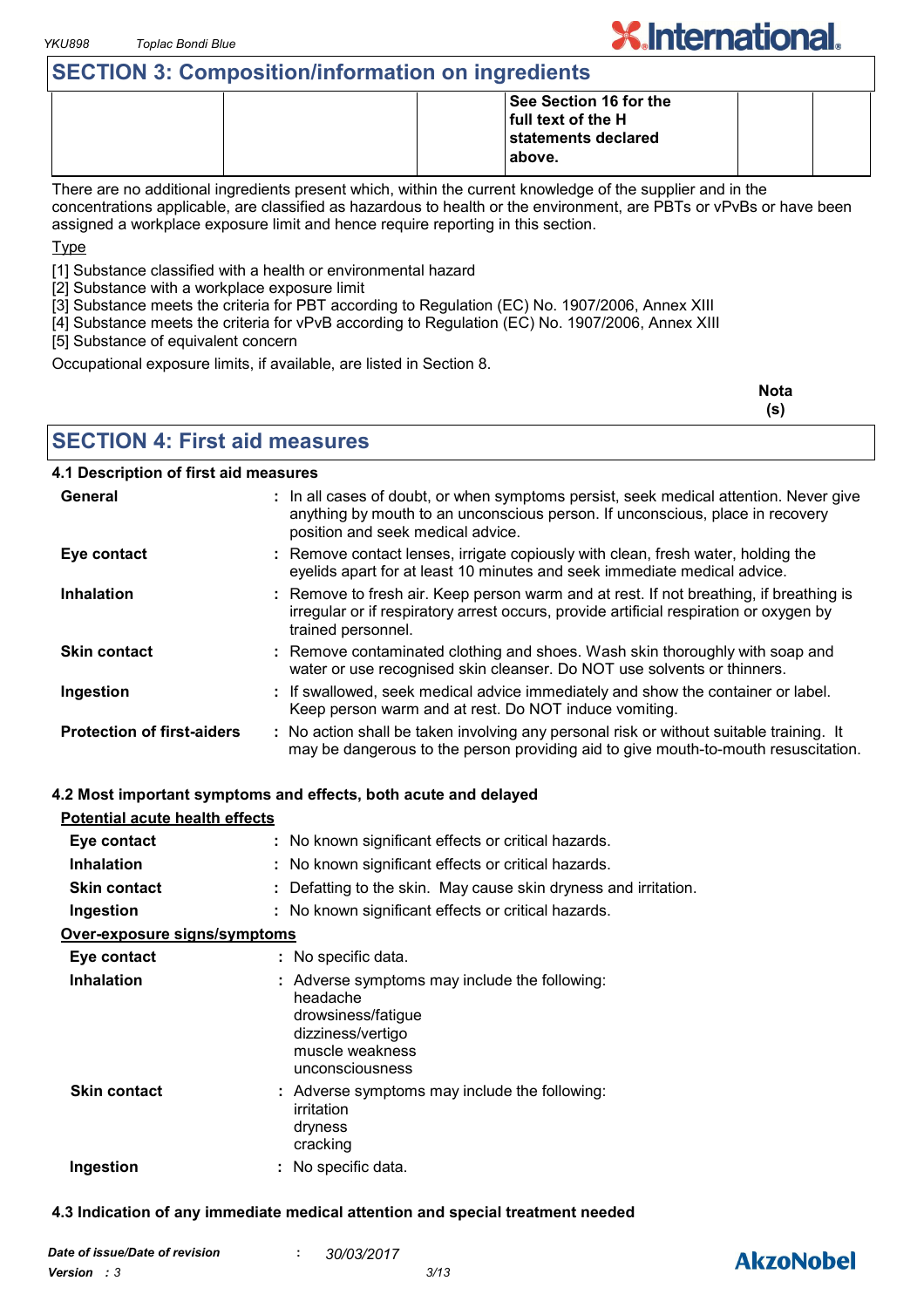#### **SECTION 4: First aid measures**

| Notes to physician                                       | : Treat symptomatically. Contact poison treatment specialist immediately if large<br>quantities have been ingested or inhaled.                                                                                                                                                                                                                                      |  |
|----------------------------------------------------------|---------------------------------------------------------------------------------------------------------------------------------------------------------------------------------------------------------------------------------------------------------------------------------------------------------------------------------------------------------------------|--|
| <b>Specific treatments</b>                               | : No specific treatment.                                                                                                                                                                                                                                                                                                                                            |  |
| <b>SECTION 5: Firefighting measures</b>                  |                                                                                                                                                                                                                                                                                                                                                                     |  |
| 5.1 Extinguishing media                                  |                                                                                                                                                                                                                                                                                                                                                                     |  |
| <b>Suitable extinguishing</b><br>media                   | : Use dry chemical, $CO2$ , water spray (fog) or foam.                                                                                                                                                                                                                                                                                                              |  |
| Unsuitable extinguishing<br>media                        | : Do not use water jet.                                                                                                                                                                                                                                                                                                                                             |  |
|                                                          | 5.2 Special hazards arising from the substance or mixture                                                                                                                                                                                                                                                                                                           |  |
| Hazards from the<br>substance or mixture                 | : Flammable liquid and vapour. In a fire or if heated, a pressure increase will occur<br>and the container may burst, with the risk of a subsequent explosion. Runoff to<br>sewer may create fire or explosion hazard.                                                                                                                                              |  |
| <b>Hazardous thermal</b><br>decomposition products       | : Decomposition products may include the following materials:<br>carbon dioxide<br>carbon monoxide<br>metal oxide/oxides                                                                                                                                                                                                                                            |  |
| 5.3 Advice for firefighters                              |                                                                                                                                                                                                                                                                                                                                                                     |  |
| <b>Special protective actions</b><br>for fire-fighters   | : Promptly isolate the scene by removing all persons from the vicinity of the incident if<br>there is a fire. No action shall be taken involving any personal risk or without<br>suitable training. Move containers from fire area if this can be done without risk.<br>Use water spray to keep fire-exposed containers cool.                                       |  |
| <b>Special protective</b><br>equipment for fire-fighters | Fire-fighters should wear appropriate protective equipment and self-contained<br>breathing apparatus (SCBA) with a full face-piece operated in positive pressure<br>mode. Clothing for fire-fighters (including helmets, protective boots and gloves)<br>conforming to European standard EN 469 will provide a basic level of protection for<br>chemical incidents. |  |

#### **SECTION 6: Accidental release measures**

|                                                          | 6.1 Personal precautions, protective equipment and emergency procedures                                                                                                                                                                                                                                                                                                                                                                                                                        |
|----------------------------------------------------------|------------------------------------------------------------------------------------------------------------------------------------------------------------------------------------------------------------------------------------------------------------------------------------------------------------------------------------------------------------------------------------------------------------------------------------------------------------------------------------------------|
| For non-emergency<br>personnel                           | : No action shall be taken involving any personal risk or without suitable training.<br>Evacuate surrounding areas. Keep unnecessary and unprotected personnel from<br>entering. Do not touch or walk through spilt material. Shut off all ignition sources.<br>No flares, smoking or flames in hazard area. Avoid breathing vapour or mist.<br>Provide adequate ventilation. Wear appropriate respirator when ventilation is<br>inadequate. Put on appropriate personal protective equipment. |
|                                                          | For emergency responders : If specialised clothing is required to deal with the spillage, take note of any<br>information in Section 8 on suitable and unsuitable materials. See also the<br>information in "For non-emergency personnel".                                                                                                                                                                                                                                                     |
| <b>6.2 Environmental</b><br>precautions                  | : Avoid dispersal of spilt material and runoff and contact with soil, waterways, drains<br>and sewers. Inform the relevant authorities if the product has caused environmental<br>pollution (sewers, waterways, soil or air).                                                                                                                                                                                                                                                                  |
| 6.3 Methods and material for containment and cleaning up |                                                                                                                                                                                                                                                                                                                                                                                                                                                                                                |

Stop leak if without risk. Move containers from spill area. Use spark-proof tools and explosion-proof equipment. Dilute with water and mop up if water-soluble. Alternatively, or if water-insoluble, absorb with an inert dry material and place in an appropriate waste disposal container. Dispose of via a licensed waste disposal contractor. **Small spill :**

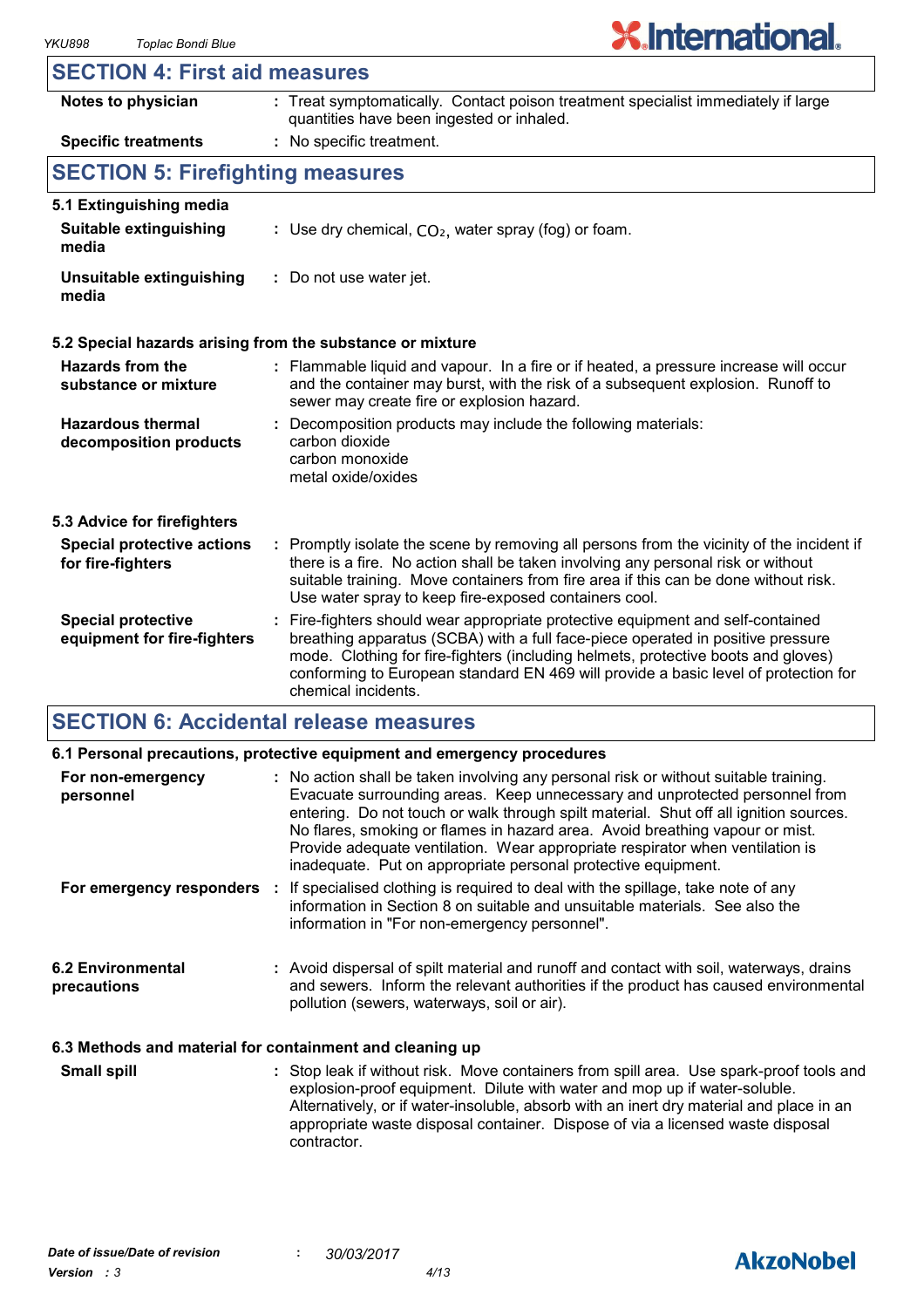## **SECTION 6: Accidental release measures**

| Large spill                        | : Stop leak if without risk. Move containers from spill area. Use spark-proof tools and<br>explosion-proof equipment. Approach the release from upwind. Prevent entry into<br>sewers, water courses, basements or confined areas. Wash spillages into an<br>effluent treatment plant or proceed as follows. Contain and collect spillage with non-<br>combustible, absorbent material e.g. sand, earth, vermiculite or diatomaceous earth<br>and place in container for disposal according to local regulations. Dispose of via a<br>licensed waste disposal contractor. Contaminated absorbent material may pose the<br>same hazard as the spilt product. |
|------------------------------------|------------------------------------------------------------------------------------------------------------------------------------------------------------------------------------------------------------------------------------------------------------------------------------------------------------------------------------------------------------------------------------------------------------------------------------------------------------------------------------------------------------------------------------------------------------------------------------------------------------------------------------------------------------|
| 6.4 Reference to other<br>sections | : See Section 1 for emergency contact information.<br>See Section 8 for information on appropriate personal protective equipment.<br>See Section 13 for additional waste treatment information.                                                                                                                                                                                                                                                                                                                                                                                                                                                            |

## **SECTION 7: Handling and storage**

The information in this section contains generic advice and guidance. The list of Identified Uses in Section 1 should be consulted for any available use-specific information provided in the Exposure Scenario(s).

#### **7.1 Precautions for safe handling**

| <b>Protective measures</b>                | : Put on appropriate personal protective equipment (see Section 8). Do not ingest.<br>Avoid contact with eyes, skin and clothing. Avoid breathing vapour or mist. Use<br>only with adequate ventilation. Wear appropriate respirator when ventilation is<br>inadequate. Do not enter storage areas and confined spaces unless adequately<br>ventilated. Keep in the original container or an approved alternative made from a<br>compatible material, kept tightly closed when not in use. Store and use away from<br>heat, sparks, open flame or any other ignition source. Use explosion-proof electrical<br>(ventilating, lighting and material handling) equipment. Use only non-sparking tools.<br>Take precautionary measures against electrostatic discharges. Empty containers<br>retain product residue and can be hazardous. Do not reuse container. |
|-------------------------------------------|----------------------------------------------------------------------------------------------------------------------------------------------------------------------------------------------------------------------------------------------------------------------------------------------------------------------------------------------------------------------------------------------------------------------------------------------------------------------------------------------------------------------------------------------------------------------------------------------------------------------------------------------------------------------------------------------------------------------------------------------------------------------------------------------------------------------------------------------------------------|
| Advice on general<br>occupational hygiene | : Eating, drinking and smoking should be prohibited in areas where this material is<br>handled, stored and processed. Workers should wash hands and face before<br>eating, drinking and smoking. Remove contaminated clothing and protective<br>equipment before entering eating areas. See also Section 8 for additional<br>information on hygiene measures.                                                                                                                                                                                                                                                                                                                                                                                                                                                                                                  |

#### **7.2 Conditions for safe storage, including any incompatibilities**

Store in accordance with local regulations. Store in a segregated and approved area. Store in original container protected from direct sunlight in a dry, cool and well-ventilated area, away from incompatible materials (see Section 10) and food and drink. Eliminate all ignition sources. Vapours are heavier than air and may spread along floors. Separate from oxidizing materials. Keep container tightly closed and sealed until ready for use. Containers that have been opened must be carefully resealed and kept upright to prevent leakage. Do not store in unlabelled containers. Use appropriate containment to avoid environmental contamination.

| 7.3 Specific end use(s)    |                  |
|----------------------------|------------------|
| <b>Recommendations</b>     | : Not available. |
| Industrial sector specific | : Not available. |
| solutions                  |                  |

## **SECTION 8: Exposure controls/personal protection**

The information in this section contains generic advice and guidance. Information is provided based on typical anticipated uses of the product. Additional measures might be required for bulk handling or other uses that could significantly increase worker exposure or environmental releases.

#### **8.1 Control parameters**

#### **Occupational exposure limits**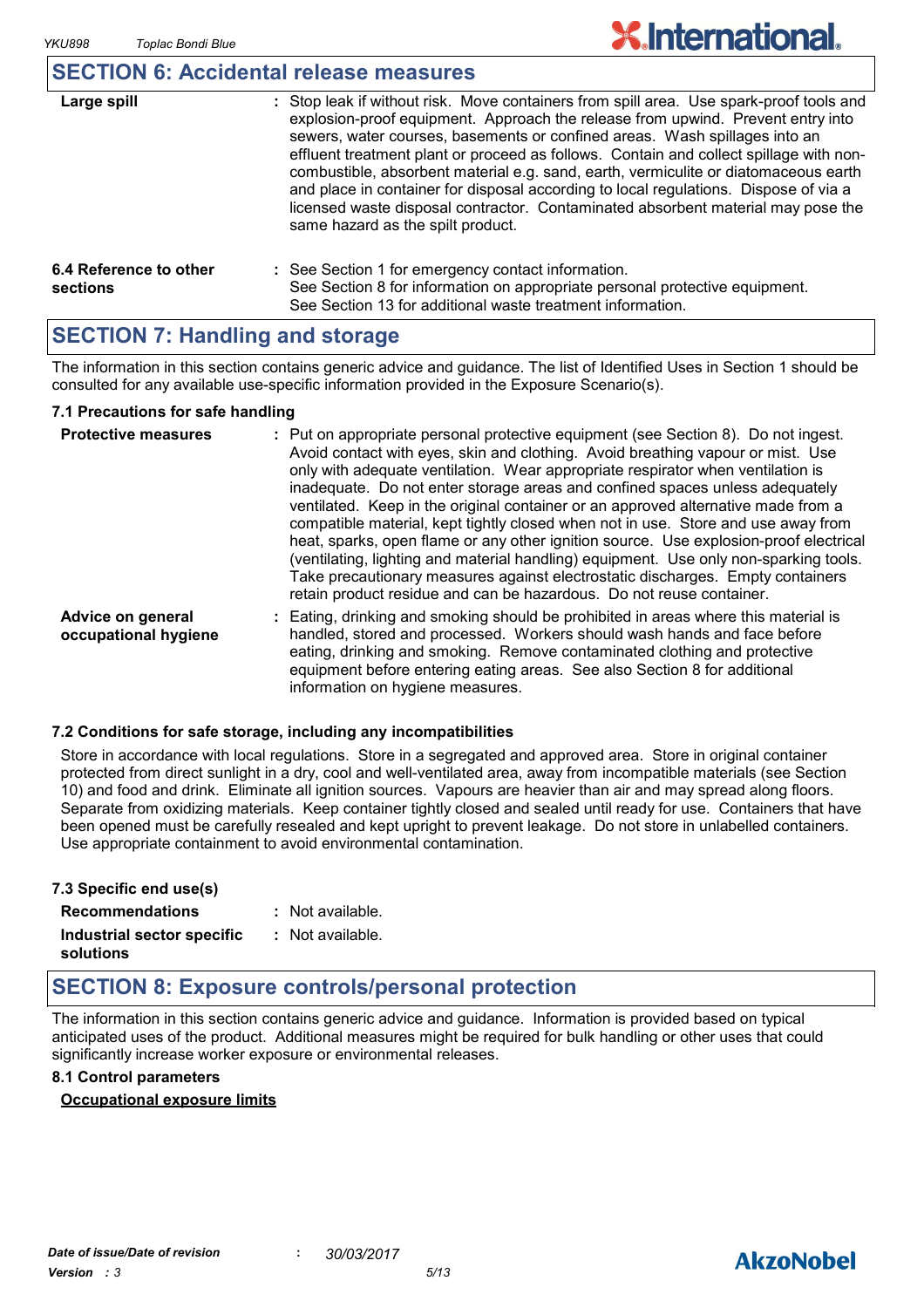# **X.International.**

## **SECTION 8: Exposure controls/personal protection**

| <b>Product/ingredient name</b>                                                                                                                                                                                                                                                                                                                                                                                                         |                                                                                                                                                                                                                                                                                                                                                                                                 | <b>Exposure limit values</b>                                                                                                                                                                                                                                                                                                                                                                                                                                                                                                                                                                                                                                                                                                                                                                                                                                                                                                                                                                                                                                                                                                                                                              |  |  |
|----------------------------------------------------------------------------------------------------------------------------------------------------------------------------------------------------------------------------------------------------------------------------------------------------------------------------------------------------------------------------------------------------------------------------------------|-------------------------------------------------------------------------------------------------------------------------------------------------------------------------------------------------------------------------------------------------------------------------------------------------------------------------------------------------------------------------------------------------|-------------------------------------------------------------------------------------------------------------------------------------------------------------------------------------------------------------------------------------------------------------------------------------------------------------------------------------------------------------------------------------------------------------------------------------------------------------------------------------------------------------------------------------------------------------------------------------------------------------------------------------------------------------------------------------------------------------------------------------------------------------------------------------------------------------------------------------------------------------------------------------------------------------------------------------------------------------------------------------------------------------------------------------------------------------------------------------------------------------------------------------------------------------------------------------------|--|--|
| Naphtha (petroleum), hydrotreated heavy                                                                                                                                                                                                                                                                                                                                                                                                |                                                                                                                                                                                                                                                                                                                                                                                                 | EU OEL (Europe).<br>TWA: 1200 mg/m <sup>3</sup> 8 hours.<br>TWA: 197 ppm 8 hours.                                                                                                                                                                                                                                                                                                                                                                                                                                                                                                                                                                                                                                                                                                                                                                                                                                                                                                                                                                                                                                                                                                         |  |  |
| 2-ethylhexanoic acid, zirconium salt                                                                                                                                                                                                                                                                                                                                                                                                   |                                                                                                                                                                                                                                                                                                                                                                                                 | EH40/2005 WELs (United Kingdom (UK), 12/2011).<br>STEL: 10 mg/m <sup>3</sup> , (as Zr) 15 minutes.<br>TWA: $5 \text{ mg/m}^3$ , (as Zr) 8 hours.                                                                                                                                                                                                                                                                                                                                                                                                                                                                                                                                                                                                                                                                                                                                                                                                                                                                                                                                                                                                                                          |  |  |
| <b>Recommended monitoring</b><br>procedures<br>required.                                                                                                                                                                                                                                                                                                                                                                               |                                                                                                                                                                                                                                                                                                                                                                                                 | If this product contains ingredients with exposure limits, personal, workplace<br>atmosphere or biological monitoring may be required to determine the effectiveness<br>of the ventilation or other control measures and/or the necessity to use respiratory<br>protective equipment. Reference should be made to monitoring standards, such as<br>the following: European Standard EN 689 (Workplace atmospheres - Guidance for<br>the assessment of exposure by inhalation to chemical agents for comparison with<br>limit values and measurement strategy) European Standard EN 14042 (Workplace<br>atmospheres - Guide for the application and use of procedures for the assessment<br>of exposure to chemical and biological agents) European Standard EN 482<br>(Workplace atmospheres - General requirements for the performance of procedures<br>for the measurement of chemical agents) Reference to national guidance<br>documents for methods for the determination of hazardous substances will also be                                                                                                                                                                       |  |  |
| <b>DNELs/DMELs</b><br>No DNELs/DMELs available.                                                                                                                                                                                                                                                                                                                                                                                        |                                                                                                                                                                                                                                                                                                                                                                                                 |                                                                                                                                                                                                                                                                                                                                                                                                                                                                                                                                                                                                                                                                                                                                                                                                                                                                                                                                                                                                                                                                                                                                                                                           |  |  |
| <b>PNECs</b>                                                                                                                                                                                                                                                                                                                                                                                                                           |                                                                                                                                                                                                                                                                                                                                                                                                 |                                                                                                                                                                                                                                                                                                                                                                                                                                                                                                                                                                                                                                                                                                                                                                                                                                                                                                                                                                                                                                                                                                                                                                                           |  |  |
| No PNECs available                                                                                                                                                                                                                                                                                                                                                                                                                     |                                                                                                                                                                                                                                                                                                                                                                                                 |                                                                                                                                                                                                                                                                                                                                                                                                                                                                                                                                                                                                                                                                                                                                                                                                                                                                                                                                                                                                                                                                                                                                                                                           |  |  |
| 8.2 Exposure controls                                                                                                                                                                                                                                                                                                                                                                                                                  |                                                                                                                                                                                                                                                                                                                                                                                                 |                                                                                                                                                                                                                                                                                                                                                                                                                                                                                                                                                                                                                                                                                                                                                                                                                                                                                                                                                                                                                                                                                                                                                                                           |  |  |
| : Use only with adequate ventilation. Use process enclosures, local exhaust<br><b>Appropriate engineering</b><br>ventilation or other engineering controls to keep worker exposure to airborne<br>controls<br>contaminants below any recommended or statutory limits. The engineering<br>controls also need to keep gas, vapour or dust concentrations below any lower<br>explosive limits. Use explosion-proof ventilation equipment. |                                                                                                                                                                                                                                                                                                                                                                                                 |                                                                                                                                                                                                                                                                                                                                                                                                                                                                                                                                                                                                                                                                                                                                                                                                                                                                                                                                                                                                                                                                                                                                                                                           |  |  |
| <b>Individual protection measures</b>                                                                                                                                                                                                                                                                                                                                                                                                  |                                                                                                                                                                                                                                                                                                                                                                                                 |                                                                                                                                                                                                                                                                                                                                                                                                                                                                                                                                                                                                                                                                                                                                                                                                                                                                                                                                                                                                                                                                                                                                                                                           |  |  |
| <b>Hygiene measures</b>                                                                                                                                                                                                                                                                                                                                                                                                                | Wash hands, forearms and face thoroughly after handling chemical products,<br>before eating, smoking and using the lavatory and at the end of the working period.<br>Appropriate techniques should be used to remove potentially contaminated clothing.<br>Wash contaminated clothing before reusing. Ensure that eyewash stations and<br>safety showers are close to the workstation location. |                                                                                                                                                                                                                                                                                                                                                                                                                                                                                                                                                                                                                                                                                                                                                                                                                                                                                                                                                                                                                                                                                                                                                                                           |  |  |
| <b>Eye/face protection</b>                                                                                                                                                                                                                                                                                                                                                                                                             | Safety eyewear complying with an approved standard should be used when a risk<br>assessment indicates this is necessary to avoid exposure to liquid splashes, mists,<br>gases or dusts. If contact is possible, the following protection should be worn,<br>unless the assessment indicates a higher degree of protection: safety glasses with<br>side-shields.                                 |                                                                                                                                                                                                                                                                                                                                                                                                                                                                                                                                                                                                                                                                                                                                                                                                                                                                                                                                                                                                                                                                                                                                                                                           |  |  |
| <b>Skin protection</b>                                                                                                                                                                                                                                                                                                                                                                                                                 |                                                                                                                                                                                                                                                                                                                                                                                                 |                                                                                                                                                                                                                                                                                                                                                                                                                                                                                                                                                                                                                                                                                                                                                                                                                                                                                                                                                                                                                                                                                                                                                                                           |  |  |
| <b>Hand protection</b>                                                                                                                                                                                                                                                                                                                                                                                                                 |                                                                                                                                                                                                                                                                                                                                                                                                 | : Use chemical resistant gloves classified under Standard EN 374: Protective gloves<br>against chemicals and micro-organisms. Recommended: Viton® or Nitrile<br>gloves. When prolonged or frequently repeated contact may occur, a glove with a<br>protection class of 6 (breakthrough time greater than 480 minutes according to EN<br>374) is recommended. When only brief contact is expected, a glove with a<br>protection class of 2 or higher (breakthrough time greater than 30 minutes<br>according to EN 374) is recommended. The user must check that the final choice<br>of type of glove selected for handling this product is the most appropriate and takes<br>into account the particular conditions of use, as included in the user's risk<br>assessment. NOTICE: The selection of a specific glove for a particular application<br>and duration of use in a workplace should also take into account all relevant<br>workplace factors such as, but not limited to: Other chemicals which may be<br>handled, physical requirements (cut/puncture protection, dexterity, thermal<br>protection), potential body reactions to glove materials, as well as the instructions/ |  |  |

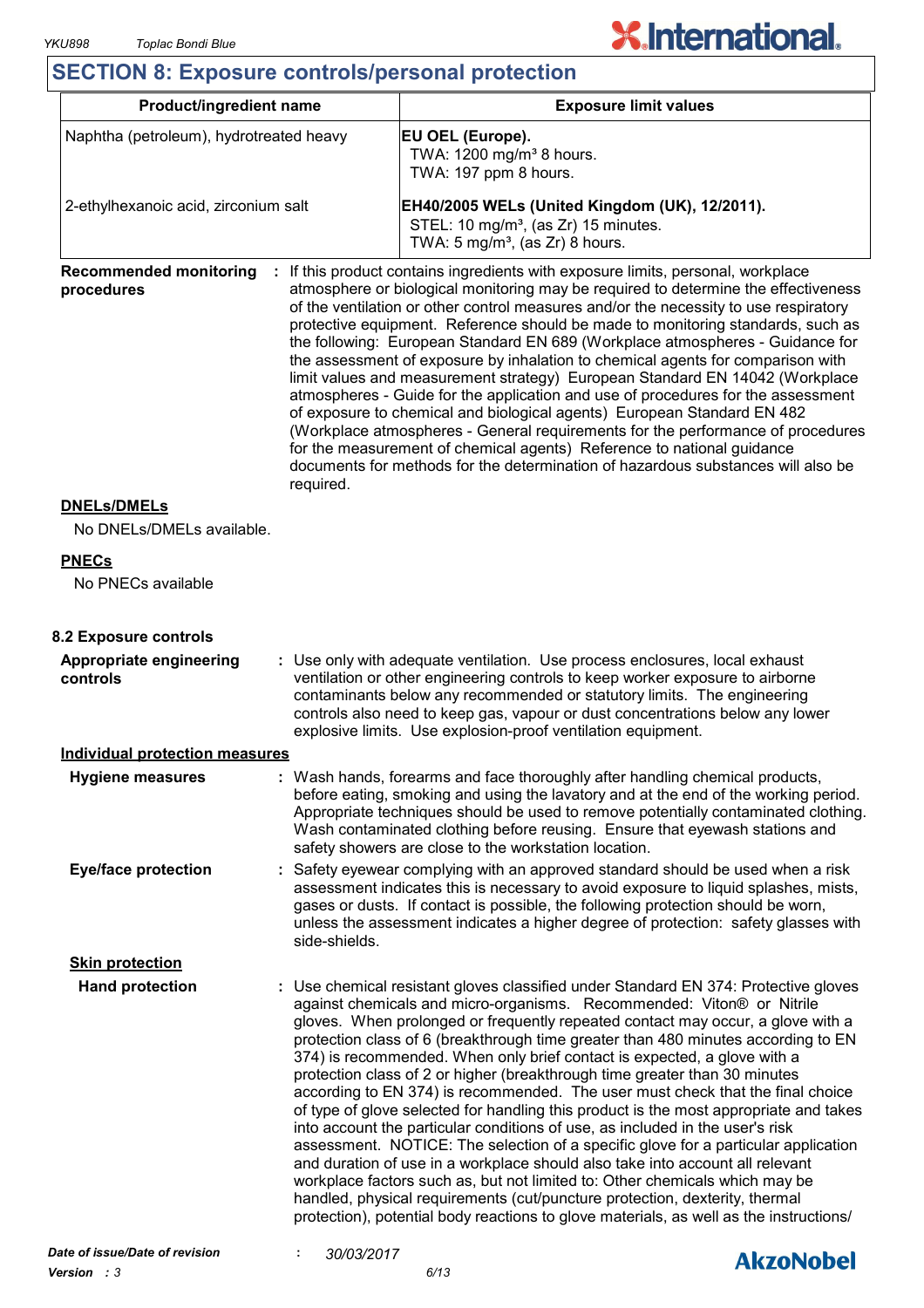## **X.International.**

|  | <b>SECTION 8: Exposure controls/personal protection</b> |  |  |
|--|---------------------------------------------------------|--|--|
|--|---------------------------------------------------------|--|--|

|                                                                                                                                                                                                                                                                                                                                                             | specifications provided by the glove supplier. Barrier creams may help to protect<br>the exposed areas of the skin but should not be applied once exposure has<br>occurred.                                                                                                                                                                                                                                                                                                                                                                          |
|-------------------------------------------------------------------------------------------------------------------------------------------------------------------------------------------------------------------------------------------------------------------------------------------------------------------------------------------------------------|------------------------------------------------------------------------------------------------------------------------------------------------------------------------------------------------------------------------------------------------------------------------------------------------------------------------------------------------------------------------------------------------------------------------------------------------------------------------------------------------------------------------------------------------------|
| <b>Body protection</b>                                                                                                                                                                                                                                                                                                                                      | : Personal protective equipment for the body should be selected based on the task<br>being performed and the risks involved and should be approved by a specialist<br>before handling this product. When there is a risk of ignition from static electricity,<br>wear anti-static protective clothing. For the greatest protection from static<br>discharges, clothing should include anti-static overalls, boots and gloves. Refer to<br>European Standard EN 1149 for further information on material and design<br>requirements and test methods. |
| Other skin protection                                                                                                                                                                                                                                                                                                                                       | : Appropriate footwear and any additional skin protection measures should be<br>selected based on the task being performed and the risks involved and should be<br>approved by a specialist before handling this product.                                                                                                                                                                                                                                                                                                                            |
| <b>Respiratory protection</b><br>: Use a properly fitted, air-purifying or air-fed respirator complying with an approved<br>standard if a risk assessment indicates this is necessary. Respirator selection<br>must be based on known or anticipated exposure levels, the hazards of the product<br>and the safe working limits of the selected respirator. |                                                                                                                                                                                                                                                                                                                                                                                                                                                                                                                                                      |
| <b>Environmental exposure</b><br>controls                                                                                                                                                                                                                                                                                                                   | : Emissions from ventilation or work process equipment should be checked to<br>ensure they comply with the requirements of environmental protection legislation.<br>In some cases, fume scrubbers, filters or engineering modifications to the process<br>equipment will be necessary to reduce emissions to acceptable levels.                                                                                                                                                                                                                      |

## **SECTION 9: Physical and chemical properties**

#### Liquid. **: Appearance** Lowest known value: 155 to 217°C (311 to 422.6°F)(Naphtha (petroleum), **:** hydrotreated heavy). **Physical state Melting point/freezing point Initial boiling point and boiling range Vapour pressure Relative density Vapour density Solubility(ies)** Not available. **:** 1.04 **:** Not available. **:** Not available. **: :** Insoluble in the following materials: cold water. **Odour** Solvent. **pH Colour** : Blue. **Evaporation rate Auto-ignition temperature Flash point** Not available. **:** Closed cup: 42°C **:** Greatest known range: Lower: 1.4% Upper: 7.6% (Naphtha (petroleum), **:** hydrotreated heavy) Not available. **: Partition coefficient: n-octanol/ : Not available.** Not applicable. **: Viscosity Kinematic (room temperature): 319 mm<sup>2</sup>/s Odour threshold water Upper/lower flammability or explosive limits Explosive properties** : Not available. **: Oxidising properties :** Not available. **9.1 Information on basic physical and chemical properties 9.2 Other information Decomposition temperature :** Not available. **Flammability (solid, gas) :** Not available.

No additional information.

## **AkzoNobel**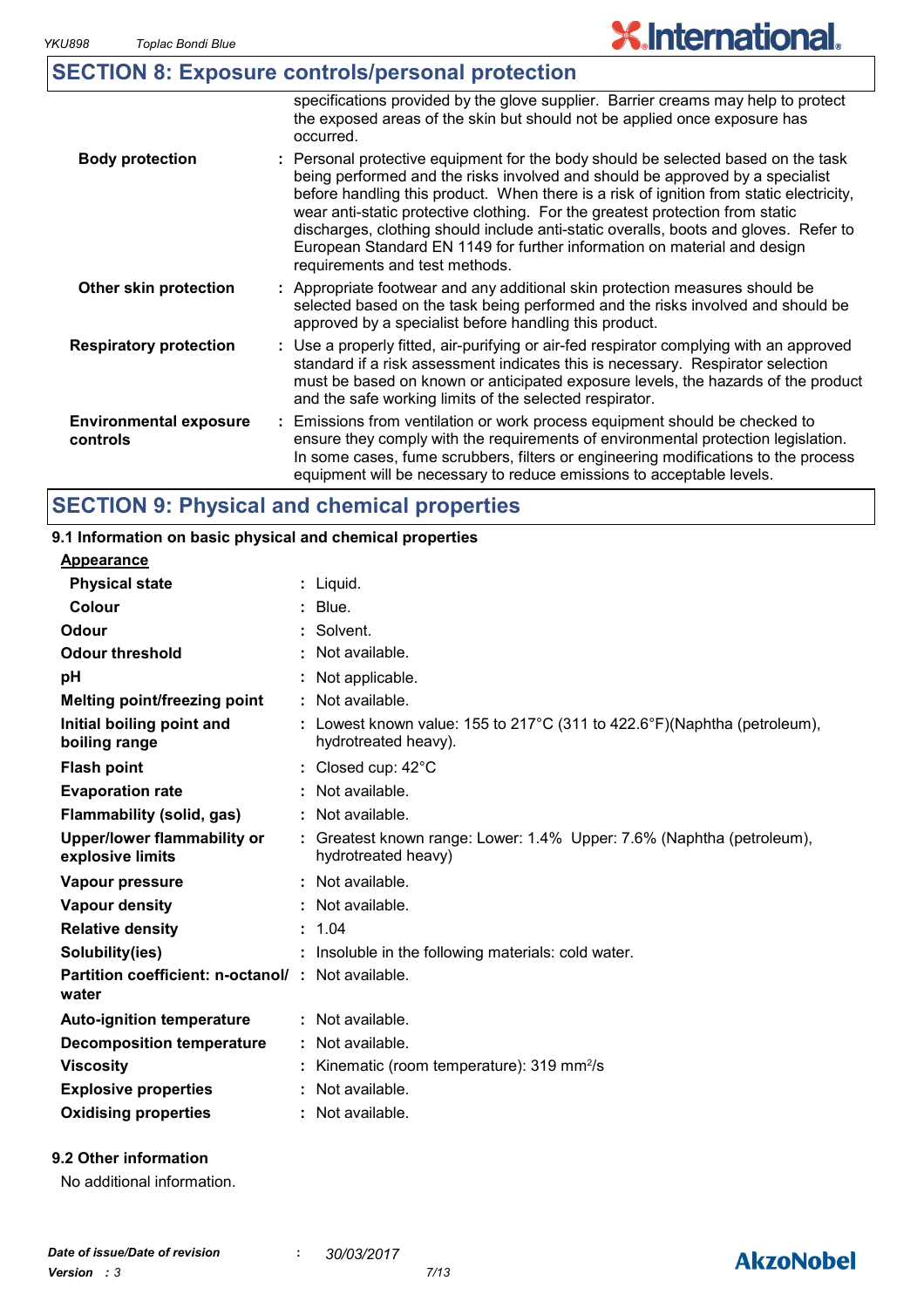### **10.6 Hazardous decomposition products 10.4 Conditions to avoid** : Avoid all possible sources of ignition (spark or flame). Do not pressurise, cut, weld, braze, solder, drill, grind or expose containers to heat or sources of ignition. Under normal conditions of storage and use, hazardous decomposition products **:** should not be produced. **10.2 Chemical stability** : Reactive or incompatible with the following materials: oxidizing materials **: 10.5 Incompatible materials : 10.3 Possibility of hazardous reactions :** Under normal conditions of storage and use, hazardous reactions will not occur. **SECTION 10: Stability and reactivity 10.1 Reactivity :** No specific test data related to reactivity available for this product or its ingredients.

## **SECTION 11: Toxicological information**

#### **11.1 Information on toxicological effects**

#### **Acute toxicity**

| <b>Product/ingredient name</b>             | Result      | <b>Species</b> | <b>Dose</b> | <b>Exposure</b> |
|--------------------------------------------|-------------|----------------|-------------|-----------------|
| Naphtha (petroleum),<br>hydrotreated heavy | ILD50 Oral  | Rat            | 6000 mg/kg  |                 |
| 2-ethylhexanoic acid,<br>zirconium salt    | LD50 Dermal | Rabbit         | $>5$ g/kg   |                 |
|                                            | LD50 Oral   | Rat            | $>5$ g/kg   |                 |
| 2-butanone oxime                           | LD50 Dermal | Rat            | 1001 mg/kg  | -               |

**Conclusion/Summary :** Not available.

#### **Irritation/Corrosion**

| Product/ingredient name                            | <b>Result</b>          | <b>Species</b> | <b>Score</b>   | <b>Exposure</b>    | <b>Observation</b> |
|----------------------------------------------------|------------------------|----------------|----------------|--------------------|--------------------|
| 2-butanone oxime                                   | Eyes - Severe irritant | Rabbit         | $\blacksquare$ | 100<br>microliters |                    |
| <b>Conclusion/Summary</b>                          | : Not available.       |                |                |                    |                    |
| <b>Sensitisation</b>                               |                        |                |                |                    |                    |
| <b>Conclusion/Summary</b>                          | $:$ Not available.     |                |                |                    |                    |
| <b>Mutagenicity</b>                                |                        |                |                |                    |                    |
| <b>Conclusion/Summary</b>                          | $:$ Not available.     |                |                |                    |                    |
| <b>Carcinogenicity</b>                             |                        |                |                |                    |                    |
| <b>Conclusion/Summary</b>                          | $:$ Not available.     |                |                |                    |                    |
| <b>Reproductive toxicity</b>                       |                        |                |                |                    |                    |
| <b>Conclusion/Summary</b>                          | $:$ Not available.     |                |                |                    |                    |
| <b>Teratogenicity</b>                              |                        |                |                |                    |                    |
| <b>Conclusion/Summary</b>                          | $:$ Not available.     |                |                |                    |                    |
| Specific target organ toxicity (single exposure)   |                        |                |                |                    |                    |
| Not available.                                     |                        |                |                |                    |                    |
| Specific target organ toxicity (repeated exposure) |                        |                |                |                    |                    |
| Not available.                                     |                        |                |                |                    |                    |

#### **Aspiration hazard**

| <b>Product/ingredient name</b>          | <b>Result</b>                  |  |  |
|-----------------------------------------|--------------------------------|--|--|
| Naphtha (petroleum), hydrotreated heavy | ASPIRATION HAZARD - Category 1 |  |  |

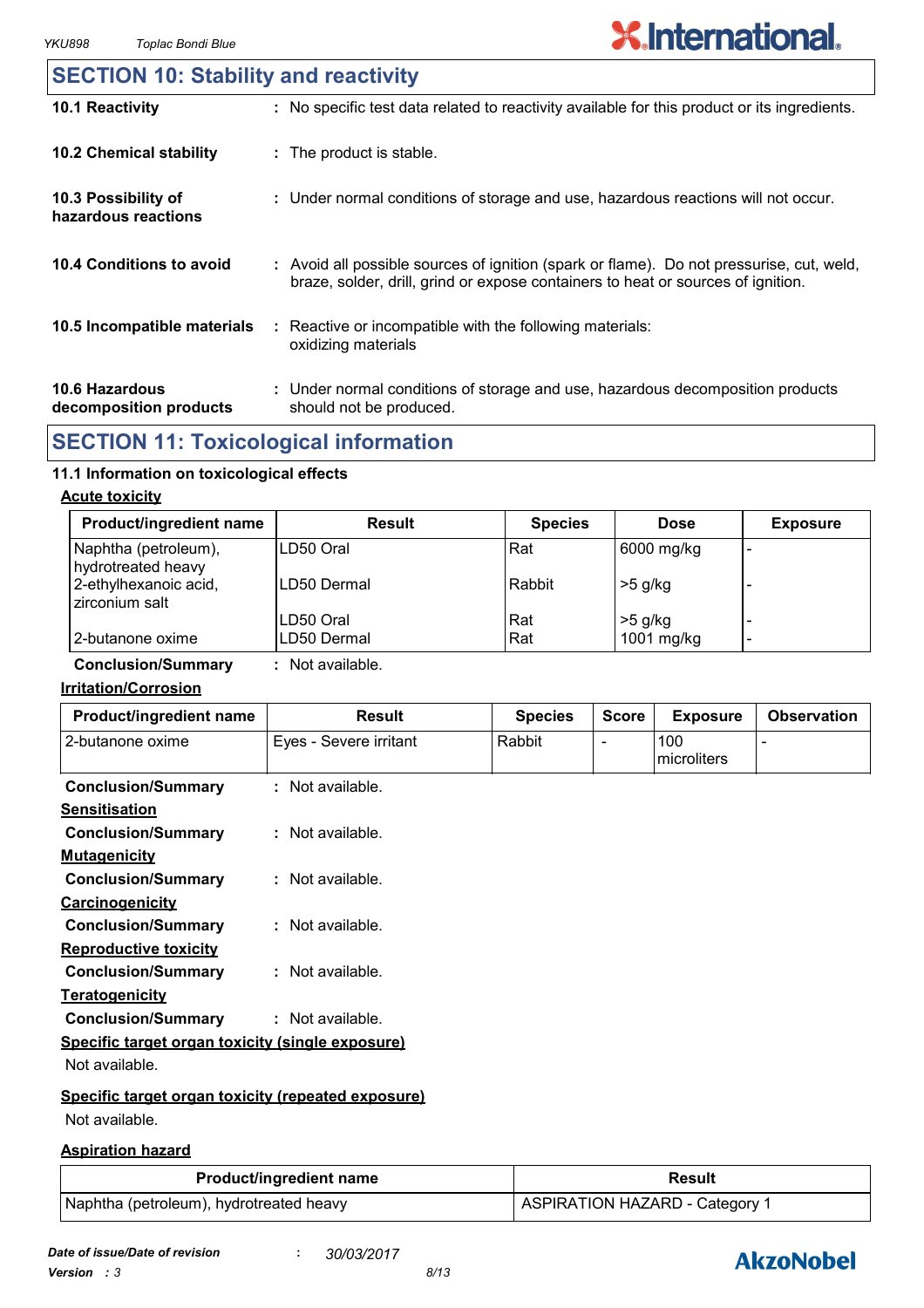## **SECTION 11: Toxicological information**

| Information on likely routes : Not available.<br>of exposure |                                                                                                                                          |
|--------------------------------------------------------------|------------------------------------------------------------------------------------------------------------------------------------------|
| <b>Potential acute health effects</b>                        |                                                                                                                                          |
| Eye contact                                                  | : No known significant effects or critical hazards.                                                                                      |
| <b>Inhalation</b>                                            | : No known significant effects or critical hazards.                                                                                      |
| <b>Skin contact</b>                                          | : Defatting to the skin. May cause skin dryness and irritation.                                                                          |
| Ingestion                                                    | : No known significant effects or critical hazards.                                                                                      |
|                                                              | Symptoms related to the physical, chemical and toxicological characteristics                                                             |
| Eye contact                                                  | : No specific data.                                                                                                                      |
| <b>Inhalation</b>                                            | Adverse symptoms may include the following:<br>headache<br>drowsiness/fatigue<br>dizziness/vertigo<br>muscle weakness<br>unconsciousness |
| <b>Skin contact</b>                                          | : Adverse symptoms may include the following:<br>irritation<br>dryness<br>cracking                                                       |
| Ingestion                                                    | : No specific data.                                                                                                                      |
|                                                              | Delayed and immediate effects as well as chronic effects from short and long-term exposure                                               |
| <b>Short term exposure</b>                                   |                                                                                                                                          |
| <b>Potential immediate</b><br>effects                        | : Not available.                                                                                                                         |
| <b>Potential delayed effects</b>                             | : Not available.                                                                                                                         |
| Long term exposure                                           |                                                                                                                                          |
| <b>Potential immediate</b><br>effects                        | : Not available.                                                                                                                         |
| <b>Potential delayed effects</b>                             | : Not available.                                                                                                                         |
| <b>Potential chronic health effects</b>                      |                                                                                                                                          |
| Not available.                                               |                                                                                                                                          |
| <b>Conclusion/Summary</b>                                    | : Not available.                                                                                                                         |
| <b>General</b>                                               | Prolonged or repeated contact can defat the skin and lead to irritation, cracking and/<br>or dermatitis.                                 |
| Carcinogenicity                                              | No known significant effects or critical hazards.                                                                                        |
| <b>Mutagenicity</b>                                          | No known significant effects or critical hazards.                                                                                        |
| <b>Teratogenicity</b>                                        | No known significant effects or critical hazards.                                                                                        |
| <b>Developmental effects</b>                                 | No known significant effects or critical hazards.                                                                                        |
| <b>Fertility effects</b>                                     | No known significant effects or critical hazards.                                                                                        |
|                                                              |                                                                                                                                          |

#### **Other information :**

: Not available.

## **SECTION 12: Ecological information**

#### **12.1 Toxicity**

| Product/ingredient name   | Result                                          | <b>Species</b>             | <b>Exposure</b> |
|---------------------------|-------------------------------------------------|----------------------------|-----------------|
| I 2-butanone oxime        | Acute LC50 843000 to 914000 µg/l<br>Fresh water | Fish - Pimephales promelas | 96 hours        |
| <b>Conclusion/Summary</b> | Not available.                                  |                            |                 |



**X.International.**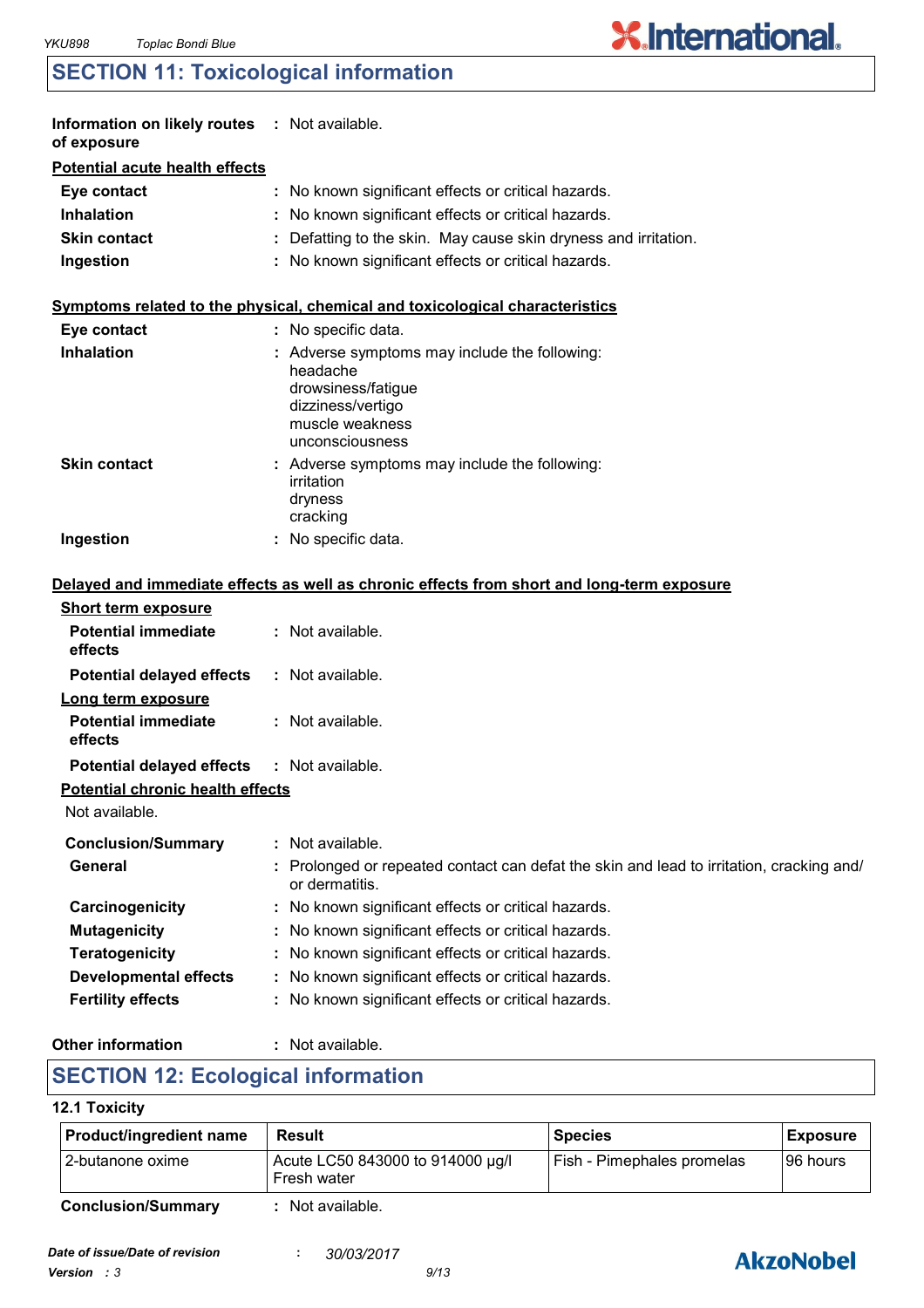## **SECTION 12: Ecological information**

#### **12.2 Persistence and degradability**

**Conclusion/Summary :** Not available.

| <b>Product/ingredient name</b>             | $\mathsf{Loa}\mathsf{P}_\mathsf{ow}$ | <b>BCF</b>  | l Potential |
|--------------------------------------------|--------------------------------------|-------------|-------------|
| Naphtha (petroleum),<br>hydrotreated heavy |                                      | 10 to 2500  | high        |
| 2-ethylhexanoic acid,<br>zirconium salt    |                                      | 2.96        | l low       |
| 2-butanone oxime                           | 0.63                                 | 5.011872336 | l low       |

**X.International.** 

| 12.4 Mobility in soil                     |                  |
|-------------------------------------------|------------------|
| Soil/water partition<br>coefficient (Koc) | : Not available. |
| <b>Mobility</b>                           | : Not available. |

| 12.5 Results of PBT and vPvB assessment |                   |  |  |
|-----------------------------------------|-------------------|--|--|
| <b>PBT</b>                              | : Not applicable. |  |  |
| <b>vPvB</b>                             | : Not applicable. |  |  |

#### **12.6 Other adverse effects** : No known significant effects or critical hazards.

## **SECTION 13: Disposal considerations**

The information in this section contains generic advice and guidance. The list of Identified Uses in Section 1 should be consulted for any available use-specific information provided in the Exposure Scenario(s).

#### **13.1 Waste treatment methods**

#### **Product**

| <b>Methods of disposal</b> | : The generation of waste should be avoided or minimised wherever possible.<br>Disposal of this product, solutions and any by-products should at all times comply<br>with the requirements of environmental protection and waste disposal legislation<br>and any regional local authority requirements.<br>Dispose of surplus and non-recyclable products via a licensed waste disposal<br>contractor. Waste should not be disposed of untreated to the sewer unless fully<br>compliant with the requirements of all authorities with jurisdiction. |
|----------------------------|-----------------------------------------------------------------------------------------------------------------------------------------------------------------------------------------------------------------------------------------------------------------------------------------------------------------------------------------------------------------------------------------------------------------------------------------------------------------------------------------------------------------------------------------------------|
| <b>Hazardous waste</b>     | : The classification of the product may meet the criteria for a hazardous waste.                                                                                                                                                                                                                                                                                                                                                                                                                                                                    |

#### **European waste catalogue (EWC)**

| Code number                | <b>Waste designation</b>                                                                                                                                                                                                                                                                                                                                                                                                                                                                                                                                      |
|----------------------------|---------------------------------------------------------------------------------------------------------------------------------------------------------------------------------------------------------------------------------------------------------------------------------------------------------------------------------------------------------------------------------------------------------------------------------------------------------------------------------------------------------------------------------------------------------------|
| EWC 08 01 11*              | waste paint and varnish containing organic solvents or other hazardous substances                                                                                                                                                                                                                                                                                                                                                                                                                                                                             |
| Packaging                  |                                                                                                                                                                                                                                                                                                                                                                                                                                                                                                                                                               |
| <b>Methods of disposal</b> | : Dispose of containers contaminated by the product in accordance with local or<br>national legal provisions. This material and its container must be disposed of as<br>hazardous waste. Dispose of via a licensed waste disposal contractor.                                                                                                                                                                                                                                                                                                                 |
| <b>Special precautions</b> | : This material and its container must be disposed of in a safe way. Care should be<br>taken when handling emptied containers that have not been cleaned or rinsed out.<br>Empty containers or liners may retain some product residues. Vapour from product<br>residues may create a highly flammable or explosive atmosphere inside the<br>container. Do not cut, weld or grind used containers unless they have been cleaned<br>thoroughly internally. Avoid dispersal of spilt material and runoff and contact with<br>soil, waterways, drains and sewers. |

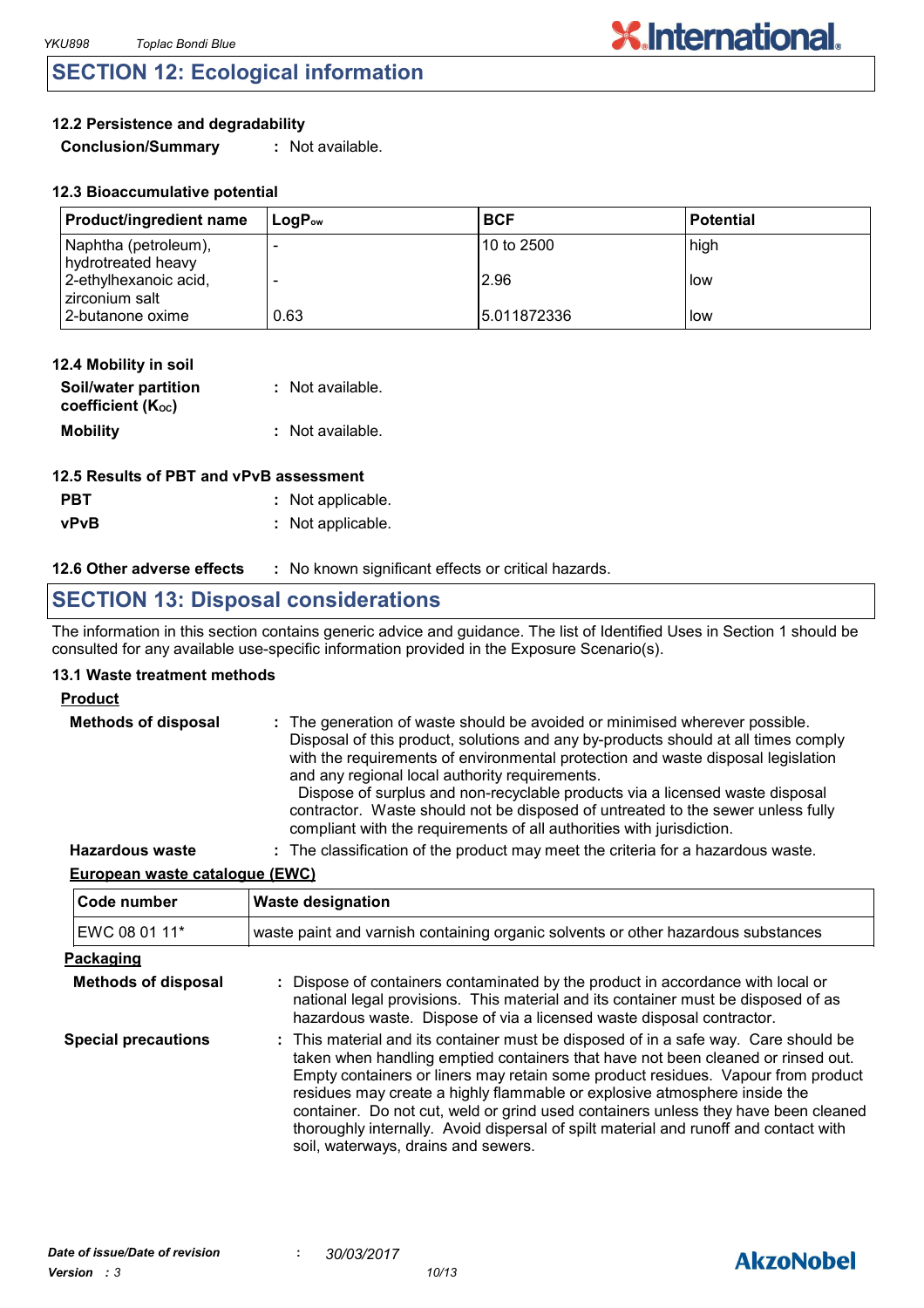# **X.International.**

## **SECTION 14: Transport information**

|                                         | <b>ADR/RID</b>                                                      | <b>IMDG</b>    | <b>IATA</b>    |
|-----------------------------------------|---------------------------------------------------------------------|----------------|----------------|
| 14.1 UN number                          | <b>UN1263</b>                                                       | <b>UN1263</b>  | <b>UN1263</b>  |
| 14.2 UN proper<br>shipping name         | <b>PAINT</b>                                                        | <b>PAINT</b>   | <b>PAINT</b>   |
| 14.3 Transport<br>hazard class(es)      | $\mathbf{3}$                                                        | $\mathfrak{S}$ | 3              |
| 14.4 Packing<br>group                   | $\mathop{\rm III}$                                                  | $\mathbf{III}$ | $\mathbf{III}$ |
| 14.5<br><b>Environmental</b><br>hazards | No.                                                                 | No.            | No.            |
| <b>Additional</b><br>information        | <b>Special provisions</b><br>640 (E)<br><b>Tunnel code</b><br>(D/E) |                |                |

**IMDG Code Segregation group :** Not applicable.

**14.6 Special precautions for user Transport within user's premises:** always transport in closed containers that are **:** upright and secure. Ensure that persons transporting the product know what to do in the event of an accident or spillage.

| 14.7 Transport in bulk         | : Not available. |  |
|--------------------------------|------------------|--|
| according to Annex II of       |                  |  |
| <b>Marpol and the IBC Code</b> |                  |  |

**SECTION 15: Regulatory information**

**15.1 Safety, health and environmental regulations/legislation specific for the substance or mixture EU Regulation (EC) No. 1907/2006 (REACH)**

#### **Annex XIV - List of substances subject to authorisation**

#### **Annex XIV**

**Substances of very high concern**

None of the components are listed.

**Annex XVII - Restrictions : Not applicable. on the manufacture, placing on the market and use of certain dangerous substances, mixtures and articles**

#### **Other EU regulations**

**Europe inventory :** Not determined.

#### **Special packaging requirements**

**Containers to be fitted with child-resistant fastenings :** Not applicable.

## **AkzoNobel**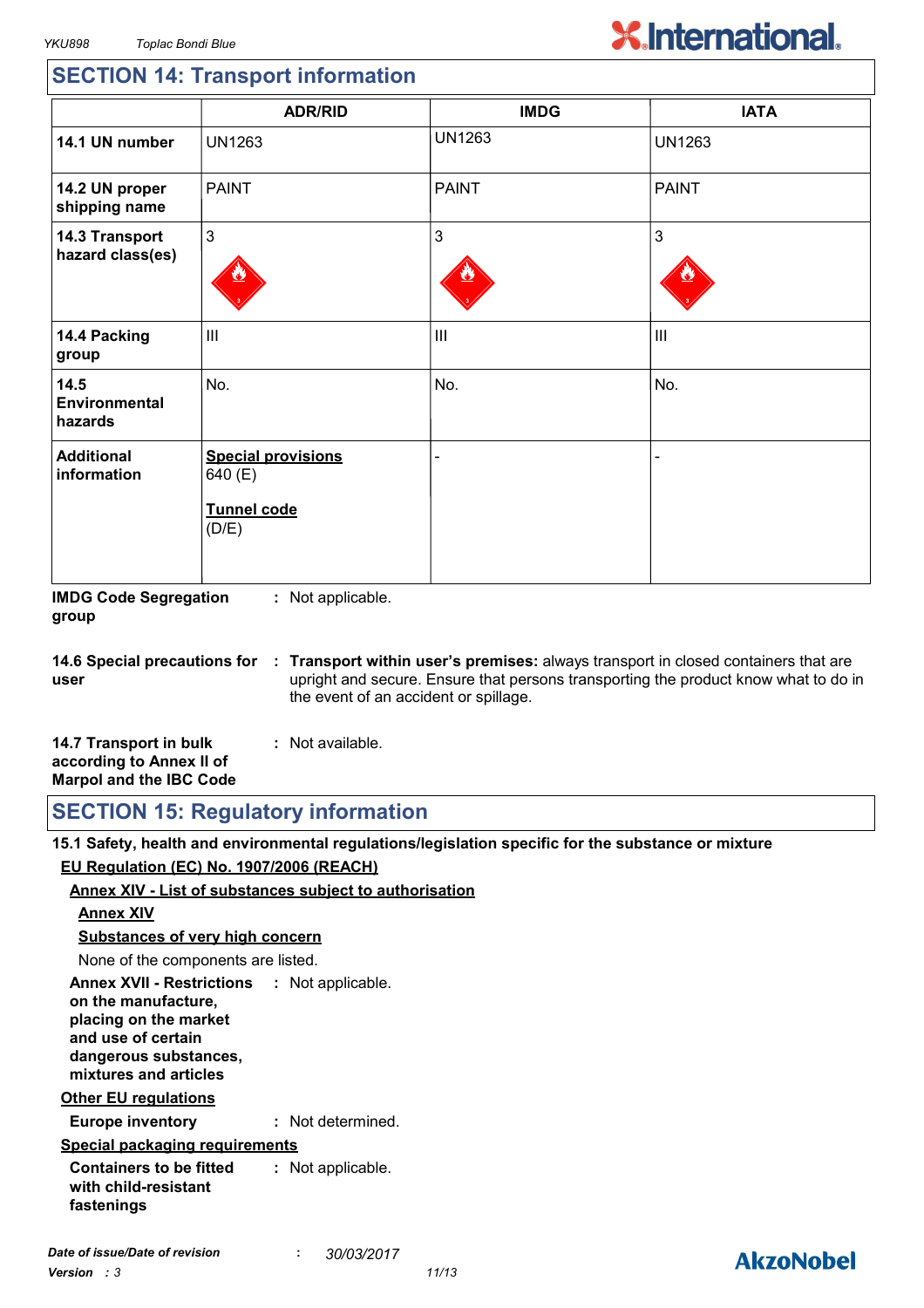

### **SECTION 15: Regulatory information**

**Tactile warning of danger :** Not applicable.

| <b>Product/ingredient name</b>          | <b>Carcinogenic</b><br>effects | Mutagenic effects | Developmental<br>l effects                                 | <b>Fertility effects</b> |
|-----------------------------------------|--------------------------------|-------------------|------------------------------------------------------------|--------------------------|
| 2-ethylhexanoic acid,<br>zirconium salt |                                |                   | Repr. 2, H361d<br>(Unborn child) (oral) (Fertility) (oral) | Repr. 2, H361f           |
| 2-butanone oxime                        | Carc. 2, H351                  |                   |                                                            |                          |

#### **Ozone depleting substances (1005/2009/EU)**

Not listed.

#### **Prior Informed Consent (PIC) (649/2012/EU)**

Not listed.

#### **National regulations**

**References :** Conforms to Regulation (EC) No. 1907/2006 (REACH), Annex II and Regulation (EC) No. 1272/2008 (CLP)

**15.2 Chemical safety :** No Chemical Safety Assessment has been carried out.

**assessment**

## **SECTION 16: Other information**

 $\nabla$  Indicates information that has changed from previously issued version.

| <b>Abbreviations and</b> | : ATE = Acute Toxicity Estimate                                               |
|--------------------------|-------------------------------------------------------------------------------|
| acronyms                 | CLP = Classification, Labelling and Packaging Regulation [Regulation (EC) No. |
|                          | 1272/2008]                                                                    |
|                          | <b>DMEL = Derived Minimal Effect Level</b>                                    |
|                          | DNEL = Derived No Effect Level                                                |
|                          | EUH statement = CLP-specific Hazard statement                                 |
|                          | PBT = Persistent, Bioaccumulative and Toxic                                   |
|                          | PNEC = Predicted No Effect Concentration                                      |
|                          | <b>RRN = REACH Registration Number</b>                                        |
|                          | vPvB = Very Persistent and Very Bioaccumulative                               |

#### **Procedure used to derive the classification according to Regulation (EC) No. 1272/2008 [CLP/GHS]**

| <b>Classification</b>                                  |                                                                                                                                                                                                        | <b>Justification</b>                                                                                                                                                                                                                                                                                                                                                                    |  |
|--------------------------------------------------------|--------------------------------------------------------------------------------------------------------------------------------------------------------------------------------------------------------|-----------------------------------------------------------------------------------------------------------------------------------------------------------------------------------------------------------------------------------------------------------------------------------------------------------------------------------------------------------------------------------------|--|
| Flam. Liq. 3, H226                                     |                                                                                                                                                                                                        | On basis of test data                                                                                                                                                                                                                                                                                                                                                                   |  |
| Full text of abbreviated H<br>statements               | H <sub>226</sub><br>H304<br>H312<br>H317<br>H318<br>H351<br>H361fd (Fertility and<br>Unborn child) (oral)                                                                                              | Flammable liquid and vapour.<br>May be fatal if swallowed and enters airways.<br>Harmful in contact with skin.<br>May cause an allergic skin reaction.<br>Causes serious eye damage.<br>Suspected of causing cancer.<br>Suspected of damaging fertility if swallowed. Suspected<br>of damaging the unborn child if swallowed.                                                           |  |
| <b>Full text of classifications</b><br>[CLP/GHS]       | Acute Tox. 4, H312<br>Asp. Tox. 1, H304<br>Carc. 2, H351<br><b>EUH066</b><br>Eye Dam. 1, H318<br>Flam. Liq. 3, H226<br>Repr. 2, H361fd<br>(Fertility and Unborn<br>child) (oral)<br>Skin Sens. 1, H317 | <b>ACUTE TOXICITY (dermal) - Category 4</b><br><b>ASPIRATION HAZARD - Category 1</b><br><b>CARCINOGENICITY - Category 2</b><br>Repeated exposure may cause skin dryness or cracking.<br>SERIOUS EYE DAMAGE/ EYE IRRITATION - Category<br>FLAMMABLE LIQUIDS - Category 3<br>TOXIC TO REPRODUCTION (Fertility and Unborn child)<br>(oral) - Category 2<br>SKIN SENSITIZATION - Category 1 |  |
| Date of printing<br>Date of issue/ Date of<br>revision | : 30/03/2017<br>: 30/03/2017                                                                                                                                                                           |                                                                                                                                                                                                                                                                                                                                                                                         |  |
| Date of issue/Date of revision<br>Version : 3          | 30/03/2017<br>12/13                                                                                                                                                                                    | <b>AkzoNobel</b>                                                                                                                                                                                                                                                                                                                                                                        |  |